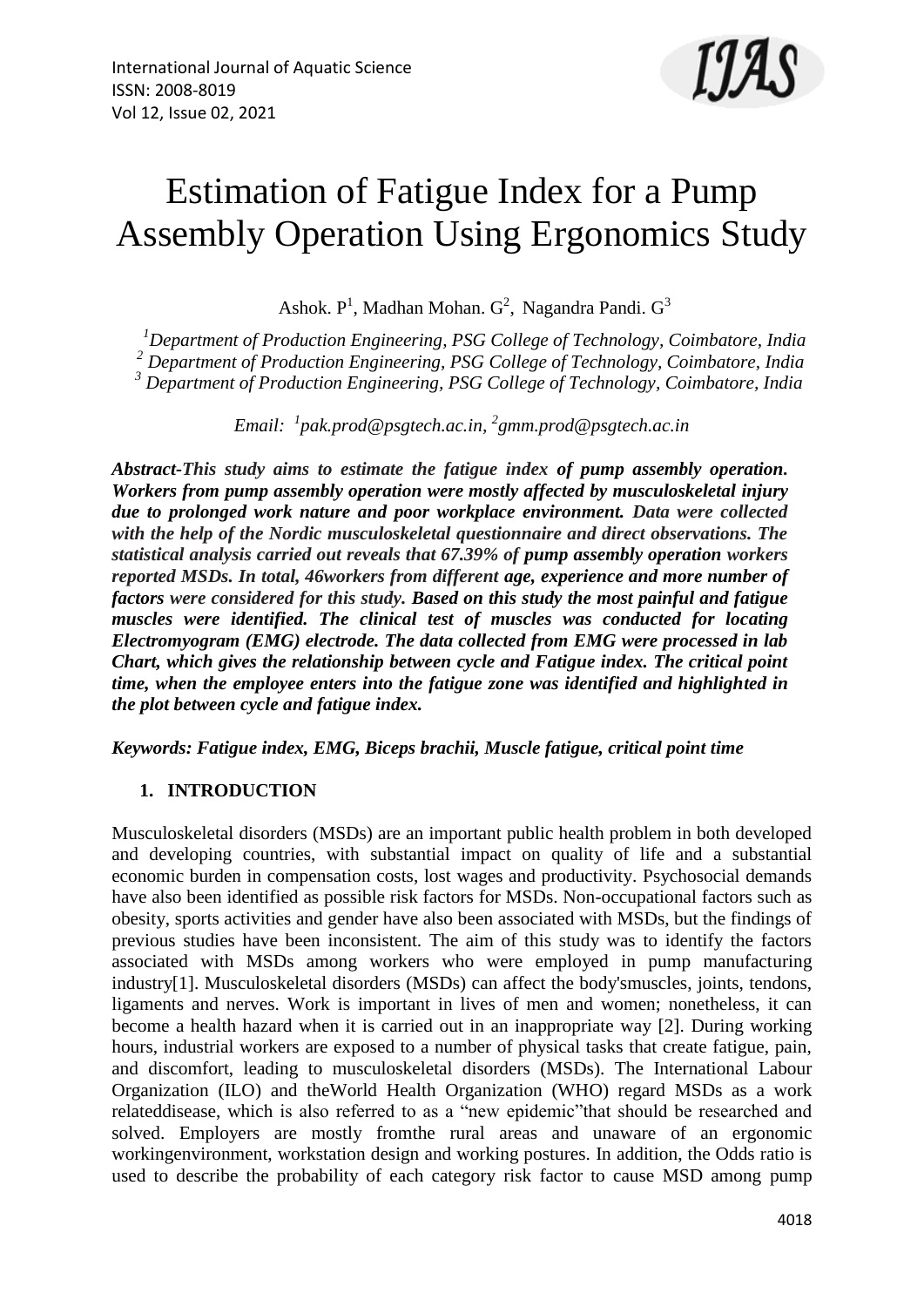

manufacturing industry [03]. Univariate and multivariable logistic regression were used to calculate the odds ratios (ORs) and antecedent 95% confidence intervals (95% CIs) for the independent factors for LBP among pump manufacturing industry in the study [04]. In the multivariable analysis, age and BMI were handled as continuous variables, while other categorical variables were dichotomized. All variables were included in the multivariable analysis [05]. The number of workers was 46 people in total and the purpose of the study and its benefits were explained to those involved in this study [06].The statistical analysis carried out reveals that 67.39% of pump manufacturing industry workers reported MSDs. The study also investigates the association between the personal characteristics, physical workload, psychosocial factors and workplace characteristics with complaints of the lower back, upper back, shoulder, neck, hand/wrist, thigh, knee and foot among pump manufacturing industry [07]. The selected muscles were implement to the clinical test for Electromyogram testing. By this test several data of muscles were collected like MVC, Load carried cycle data of RMS, MPF and MDF. The collecteddata wereanalysed and local fatigue index were estimated also correlate with Borg's scale of fatigue index.

# **2. METHODS**

#### *A. Survey data collection and analysis*

This study was conducted among pump manufacturing industryworkers located in Coimbatore in the state of Tamil Nadu, India. Observations were carried out during the study period regarding the working environment, work nature and risk factors. The workplace comprises various manufacturing sections like winding, machining, painting, inspection and assembly, etc. The study is confined to a limited strength of 46 pump manufacturing industry under the age groups from 18 to 71. The number of workers was 46 people in total and the purpose of the study and its benefits were explained to those involved in this study. All are full-time workers performing pump manufacturing and assembly for at least 7 h/day. The managers and other office workers belonging to pump manufacturing industry were excluded from this study because they do not have a heavy or more physical workload. Data was collected using the Nordic based Questionnaire specifically designed for the current study. The questionnaire consists of information on worker background, psychological, illness history and other work-related information. Worker background includes age, gender, marital status, work experience, alcohol and tobacco consumption status. Psychological questions like job satisfaction and job stress; work-related information like working hours, rest time, repetitive motion (for upper and lower extremities, lower back), and awkward posture (for upper and lower extremities, lower back) were also included. The questionnaire also analyzes about the frequency of pain distribution in overall anatomical sites such as the neck, shoulder, upper and lower back, upper and lower extremities. In work related section, questions such as frequencies of repetitive motion for upper and lower extremities, and the current work activity that involves awkward posture for anatomical sites and its frequencies are recorded as well. This survey was performed in the month of January 2019. In this study, data are collected with a set of questionnairesand by direct observations. The risk factors are studied through directobservation during working hours. Participants about their work. They were asked to choose any one from the following choices: low, moderate and high. Finally, subjects were asked to quantify the overall discomfort in body regions with regard to the assessment values. The data collections and investigations are carried out only for the pump manufacturing industry( $n = 46$ ). The statistical analyses were performed using  $\chi^2$  tests and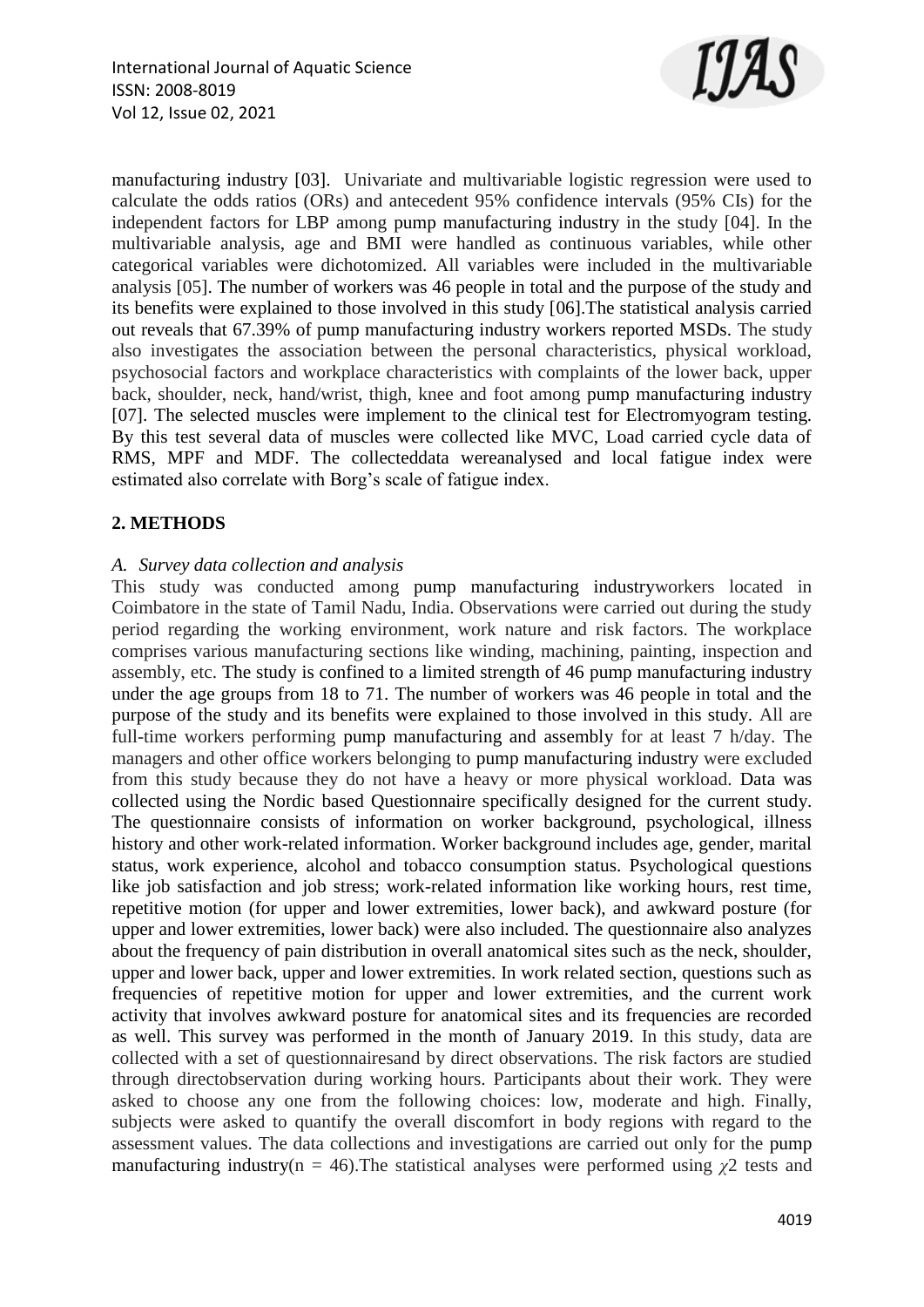

95% confidence intervals (CI).  $X^2$  tests were usedto assess the relationship between sociodemographic andworkplace factors (independent variables) and reportedmusculoskeletal complaints (dependent variable). Prevalence(%) and 95% CI were used to find the prevalenceof musculoskeletal pain in different anatomical sites byage group and years of work experience. Thedata examined are from various anatomical sites includingthe neck, shoulder, upper/lower back, upper/lower, wrist, hips and knee/foot.So, to analyze it better, the age and experience groupis considered in the present study. All the statistical analysis with frequency distributionsof respondent, psychosocial factors and theprevalence of MSD were carried out using SPSS v1.0software package. Descriptive statistics were determinedfor demographic, occupational and health characteristicsof the study population. The prevalence of MSD was evaluated for all three categories of kitchenworkers. The Odds ratio and 95% confidence intervalswere evaluated using Binary Logistic regression analysisto determine the association of MSD with independentvariables like personal factors, health factors andworkrelated factors of all three work categories.

| Table 1.                                                                             |
|--------------------------------------------------------------------------------------|
| Relationship between the sociodemographic, health and workplace factors and reported |
| musculoskeletal disorders (MSDs) $(n = 46)$                                          |

|                      |                | n(46)          | <b>MSD</b><br>Yes(31) | <b>MSD</b><br>No(15) | Chi.sq.value | <b>DoF</b>     | p value |
|----------------------|----------------|----------------|-----------------------|----------------------|--------------|----------------|---------|
| <b>Health status</b> | Good           | 42             | 28                    | 14                   |              | $\overline{2}$ | 0.734   |
|                      | Average        | $\overline{4}$ | 3                     | 1                    | 0.115        |                |         |
|                      | <b>Bad</b>     | $\overline{0}$ | $\overline{0}$        | $\overline{0}$       |              |                |         |
| Level of             | Low            | 28             | 21                    | $\overline{7}$       |              | $\overline{2}$ | 0.185   |
| stress               | Moderate       | 17             | 10                    | 7                    | 3.372        |                |         |
|                      | High           | 1              | $\overline{0}$        | $\mathbf{1}$         |              |                |         |
| <b>Tired</b>         | Yes            | 28             | 21                    | $\overline{7}$       | 1.885        | $\mathbf{1}$   | 0.170   |
|                      | N <sub>o</sub> | 18             | 10                    | 8                    |              |                |         |
|                      | $<$ 5          | 31             | 22                    | 9                    |              |                |         |
| Experience           | $5 - 10$       | $\overline{3}$ | $\overline{2}$        | $\mathbf{1}$         | 0.629        | $\overline{2}$ | 0.730   |
|                      | $>10$          | 12             | $\overline{7}$        | 5                    |              |                |         |
|                      | Low            | 23             | 15                    | 8                    |              | $\overline{2}$ | 0.659   |
| Satistification      | Moderate       | 13             | 10                    | $\overline{3}$       | 0.836        |                |         |
|                      | High           | 10             | 6                     | $\overline{4}$       |              |                |         |
| Micro                | Yes            | 46             | 31                    | 15                   |              | $\mathbf{1}$   | 0.726   |
| breaking             | N <sub>o</sub> | $\theta$       | $\overline{0}$        | $\overline{0}$       |              |                |         |
| Repetitive           | Yes            | 16             | 11                    | 5                    | 0.021        | $\mathbf{1}$   | 0.886   |
| work                 | N <sub>o</sub> | 30             | 20                    | 10                   |              |                |         |
| Awkward              | Yes            | 28             | 24                    | $\overline{4}$       | 10.932       | $\mathbf{1}$   | < 0.005 |
| posture              | N <sub>o</sub> | 18             | $\overline{7}$        | 11                   |              |                |         |
| Excessive<br>force   | Yes            | 22             | 18                    | $\overline{4}$       | 3.994        | $\mathbf{1}$   | 0.046   |
|                      | N <sub>o</sub> | 24             | 13                    | 11                   |              |                |         |
| Elbow pain           | Yes            | 18             | 11                    | 7                    | 0.531        | $\mathbf{1}$   | 0.466   |
|                      | N <sub>o</sub> | 28             | 20                    | 8                    |              |                |         |
| Shoulder             | Yes            | 18             | 12                    | 6                    | 0.007        | $\mathbf{1}$   | 0.933   |
| pain                 | N <sub>o</sub> | 28             | 19                    | 9                    |              |                |         |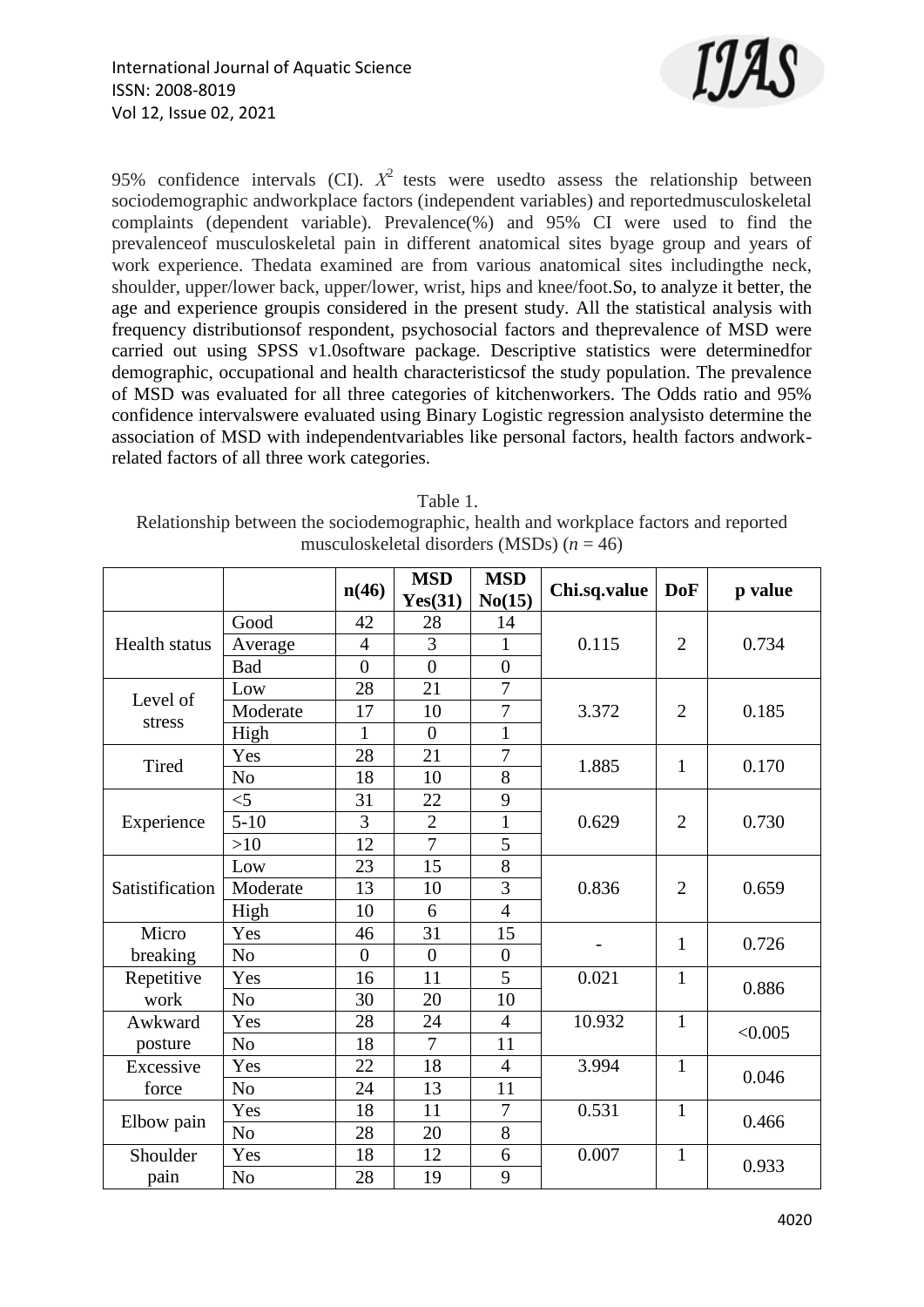

|            |                      | n(46)          | <b>MSD</b>     | <b>MSD</b>     | Chi.sq.value | <b>DoF</b>     | P value |
|------------|----------------------|----------------|----------------|----------------|--------------|----------------|---------|
|            |                      |                | Yes(31)        | No(15)         |              |                |         |
| Age        | $<$ 25               | 30             | 22             | 8              |              | $\overline{2}$ | 0.499   |
|            | 26-45                | 7              | $\overline{4}$ | 3              | 1.390        |                |         |
|            | $>45$                | 9              | 5              | $\overline{4}$ |              |                |         |
| Education  | Primary              | $\mathbf{1}$   | $\mathbf{1}$   | $\overline{0}$ |              |                |         |
|            | Intermediate         | 3              | $\overline{2}$ | $\mathbf{1}$   |              |                |         |
|            | High school          | 5              | $\overline{4}$ | $\mathbf{1}$   | 0.954        | 3              | 0.812   |
|            | Above high<br>school | 37             | 24             | 13             |              |                |         |
| <b>BMI</b> | Underweight          | 9              | $\overline{7}$ | $\overline{2}$ |              | $\overline{2}$ | 0.606   |
|            | Normal               | 33             | 22             | 11             | 1.000        |                |         |
|            | Overweight           | $\overline{4}$ | $\overline{2}$ | $\overline{2}$ |              |                |         |
| Marital    | Single               | 32             | 21             | 11             | 0.149        | $\mathbf{1}$   | 0.699   |
|            | Married              | 14             | 10             | $\overline{4}$ |              |                |         |
| Smoking    | Yes                  | $\overline{7}$ | 6              | $\mathbf{1}$   | 1.261        | $\mathbf{1}$   | 0.261   |
|            | No                   | 39             | 25             | 14             |              |                |         |
| Exercise   | Yes                  | 18             | 10             | 8              | 1.885        | $\mathbf{1}$   |         |
|            | No                   | 28             | 21             | $\overline{7}$ |              |                | 0.170   |

# **3. EMG EXPERIMENTS AND SIGNAL COLLECTION**

The selected muscles for the EMG test were examined to find the location and orientation of EMG electrode. The EMG electrodes were placed in their respective locations on the muscles. The volunteer was asked to apply their maximum effort on the Maximum voluntary Contraction (MVC) setup to capture the maximum output when the employee give their maximum effort in mV. Then, the asked to carry the 4kg load cycle continuously.

EMG signals of every cycles were observed continuously and compared with the MVC. By that selected muscles and study of movements of workers would be demonstration in ergonomics lab with EMG test.The following **figure 2** shows that the EMG signal from labchart software which is used to find the EMG signal of muscles in millivolt(mV).The signal shows maximum voluntary contraction (MVC) of subject.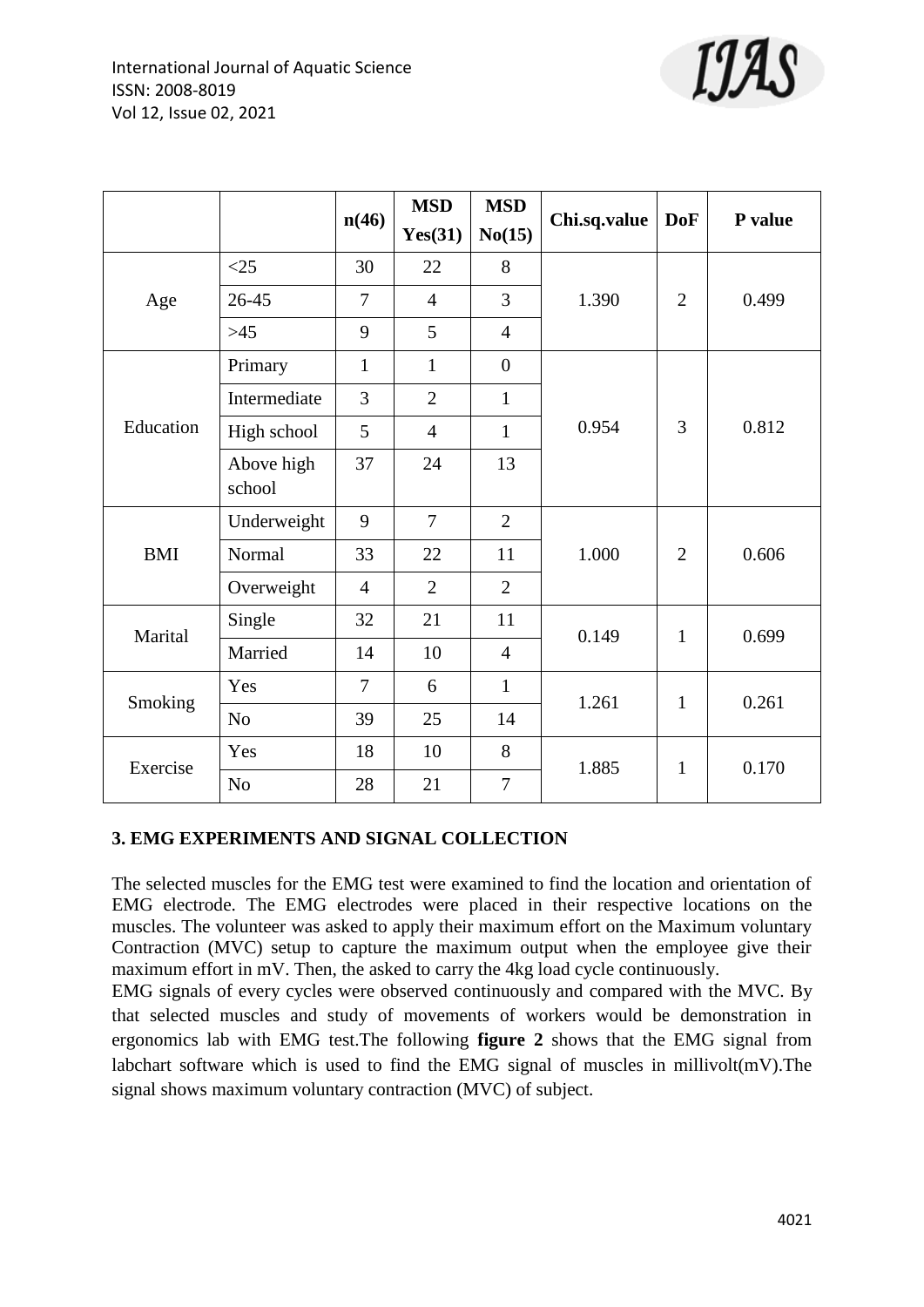



Figure.1 MVC setup for EMG test

It shows maximum effort by the subject it consider as 100% of subject.The following **figure 3** shows that the EMG signals of handling 4kg weight by the subject 1 by cycles it represent that the No of cycles and percentage of effort is proportionally increased in the graph. It takes nearly 20 cycles without rest to reach its 80% of effort.

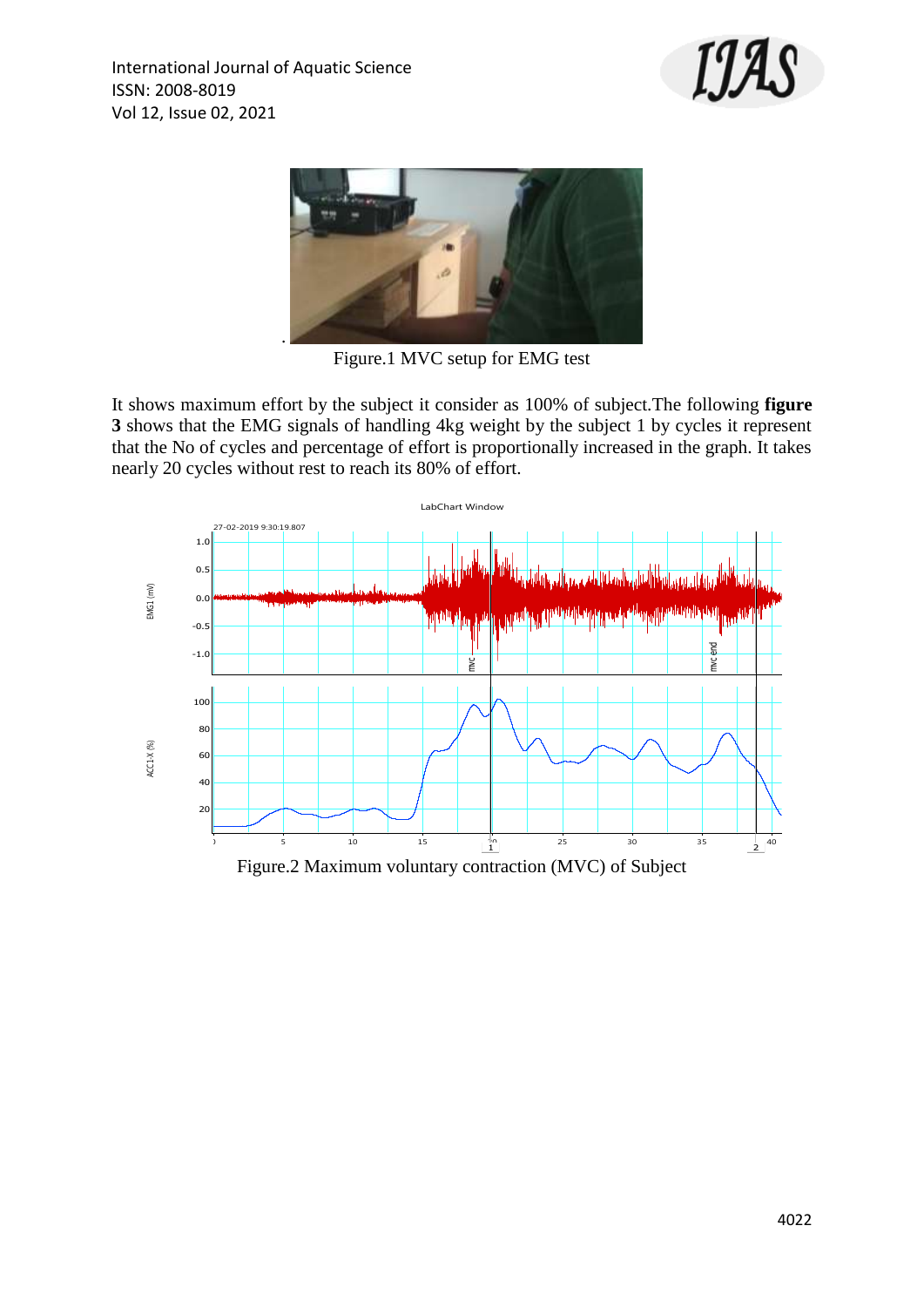



#### *B. EMG Experiments signal analysis*

The Root Mean Square (RMS) value, mean power frequency, median power frequency and the maximum value of EMG signal were identified for each and every cycles, which are shown in **Table.2**. The fatigue index is generate by the factors of EMG signal like percentage of effort, RMS value, mean power frequency and median power frequency by the analysis of this signals. When the fatigue index is within the limit which is an indication that the employee is not giving his maximum effort to do the job. Also it is called as safety zone. If the employee gives his maximum effort to do the work is called as fatigue zone. When the employee is in fatigue zone he should take rest for some time for continuing the work. The **Figure.4** shows the plot between the cycle and RMS value of EMG signal were generated from the data of 4 Kg load carried cycle which is gives equations for the estimation of fatigue index.A trend line of the RMS, cycle were determined for extrapolating purpose for the estimation of fatigue index.

| <b>EMG</b><br>signal | <b>Mean</b><br>(mV) | $RMS$ (mV) | <b>Mean power</b><br>frequency<br>(mV) | <b>Median power</b><br>frequency<br>(mV) | <b>Maximum</b><br>value $(mV)$ |
|----------------------|---------------------|------------|----------------------------------------|------------------------------------------|--------------------------------|
| <b>MVC</b>           | 0.0014763           | 0.1311649  | 87.83393                               | 66.24224391                              | 0.8681406                      |
| $4$ Kg<br>(cycle)    |                     |            |                                        |                                          |                                |
|                      | 0.001417            | 0.074313   | 83.8783                                | 70.0466                                  | 0.44                           |
|                      | 0.001466            | 0.083146   | 75.59641                               | 56.54485                                 | 0.428656                       |
|                      | 0.00143             | 0.07076    | 86.50607                               | 72.23049                                 | 0.386891                       |

Table.2 EMG signal analysed data of subject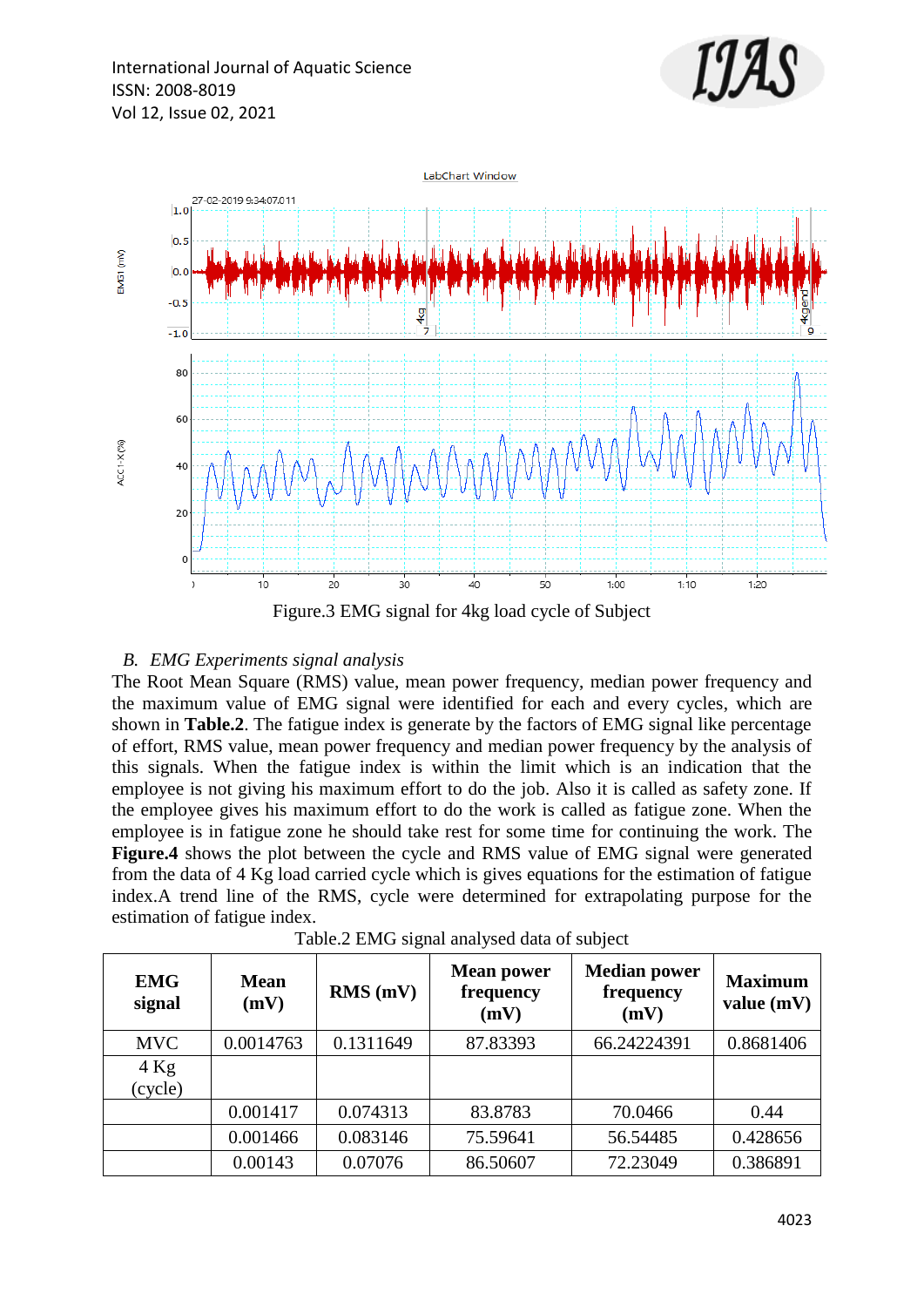



Figure.4RMS cycle 4Kg load carried cycle for Subject

#### *C. Fatigue index generation*

The following equations were taken and derived from the data tables and graphs of polynomial equations it shows that the fatigue zone cycle time by solving the equations.Example equation from Subject 4Kg load carried cycle's graph.Consider Y=MVC because of the find maximum effort obtained cycles XSolving the both equations, X would be a 29 cycles also actual practical cycles was 23 cycles.

# $y = 4x^2$ **MVC=Y= 0.1311649**

So, consider the equation analysis and actual practical values are remains same. Fatigue index to be generated by this value also predict the Critical point time (CPT)which denotes the employee into the fatigue zone.

#### **4. RESULTS**

There was significant difference (*p <*0.005) between groups in awkward posture. The various factors like age, education, marital status, exercise/ games activities, stress due to work and getting tired at work. Cigarette smoking and current health status was reported as not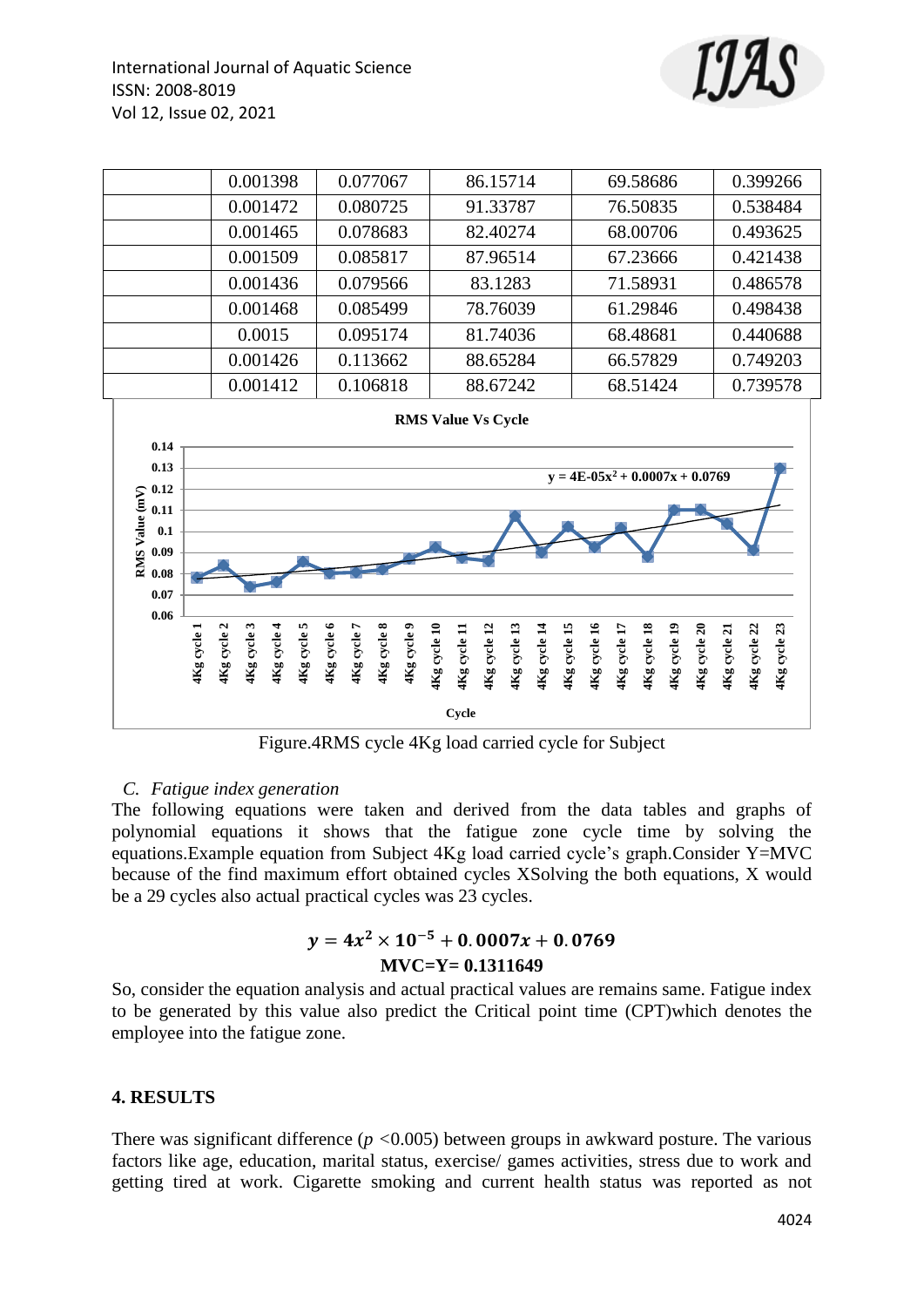

significant. The odds ratio and 95% CI (Confidence Interval) reported perfect association between reported MSD and other factors. Regarding health factor, it was identified that awkward posture among pump manufacturing industry workers had a higher OR and it reports the increase in risk of developing MSD (OR =  $9.486$ ;  $95\%$  CI =  $2.277-39.036$ ) and reported that it was significant associated with MSD.The Odds ratio (OR) represents the probability of MSD occurrence comparing to the reference groups. The confidence interval (95%CI) represents the interval level (maximum and minimum). This infers that the probability of causing MSD increases with increase in age ( $p < 0.005$ ). Using this survey biceps brachii muscles were selected for the EMG test. The experimental results shows employee stopped the work at  $23<sup>rd</sup>$  cycle. But, based the results from the extrapolation the employee can continue the work till  $29<sup>th</sup>$  cycle.



Figure .5 Fatigue index for 4kg cycle

# **5. DISCUSSIONS**

This study investigates the risk factors associated with the work and the work-related musculoskeletal disorders caused for the individuals who work in the pump manufacturing industries in Tamil Nadu, India. The currentstudy, results infer that 67.39% of workers are prone to MSD.This finding was higher than the prevalence of MSD among HSP workers (62.5%) women rebar workers (57.7%) and underground mine workers in Zambia (42.6%). An anatomical sites infer that foot pain score was highest with 48.11%,wrist region 44.63%, knees of 44.01% , lower back pain score of 43.47%, upper back pain score 38.84%, shoulder region of 38.69%, hip pain score of 37.24%, elbow pain of 34.63% and neck region 32.31%. This result shows the extrapolating and experimental results have an acceptable deviations in the fatigue index graph which generated for the pump manufacturing industries employees. Also this is the fatigue index only used for the age between 22 to 28 years. **6. CONCLUSIONS**